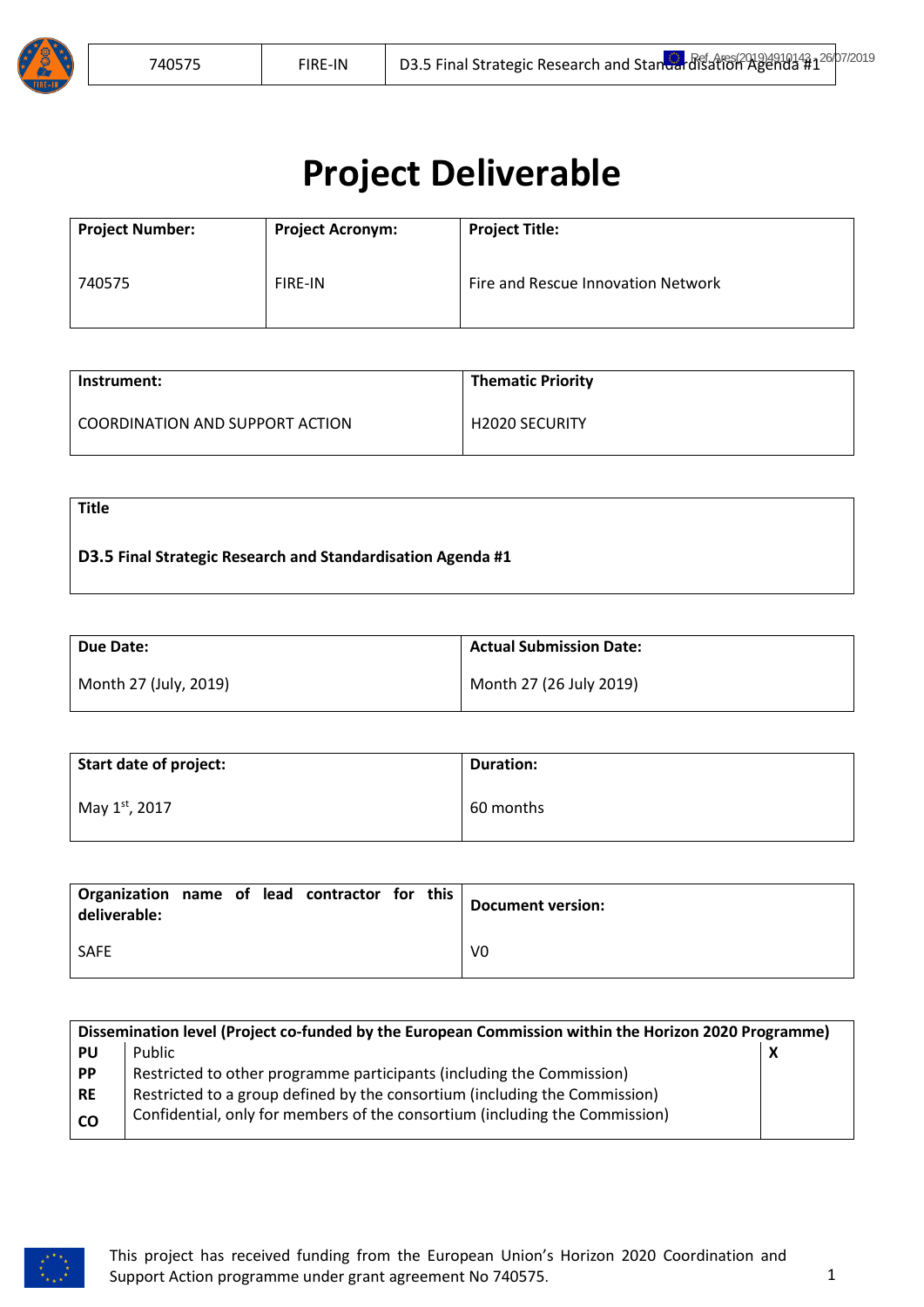#### **Abstract:**

This document provides the first strategic research and standardisation agenda to improve fire and rescue capabilities in Europe. It is built on the cycle#1 of Fire-In project outputs.

In a first part, the document delivers the rationales for selecting a set of strategic challenges to be addressed: relevant priorities from the practitioner viewpoint, gap analysis in regard the current existing solutions screened, and feedback from the interaction with research, standardization and technology networks and actors.

In a second part, the document proposes action sheets to open the selected challenges to research and innovation calls.

#### **Authors (organizations):**

Sébastien Lahaye (SAFE) Olivier Salvi (INEDEV) Joanna Sadowska (CNBOP)

#### **Reviewers (organizations):**

Gerald Walther (FhG-INT) Piotr Tofilo (SGSP) Vassiliki Varella (KEMEA) Claudi Gallardo (CFS) Carles Garcia (CFS)

#### **Keywords:**

Key challenges, practitioners' priorities, research orientation, interaction with public.

#### **Disclaimer:**

This document is provided with no warranties whatsoever, including any warranty of merchantability, This document is provided with no warranties whatsoever, including any warranty of merchantability, noninfringement, fitness for any particular purpose, or any other warranty with respect to any information, result, proposal, specification or sample contained or referred to herein. Any liability, including liability for infringement of any proprietary rights, regarding the use of this document or any information contained herein is disclaimed. No license, express or implied, by estoppel or otherwise, to any intellectual property rights is granted by or in connection with this document. This document is subject to change without notice. FIRE-IN has been financed with support from the European Commission. This document reflects only the view of the author(s) and the European Commission cannot be held responsible for any use which may be made of the information contained *herein.* 

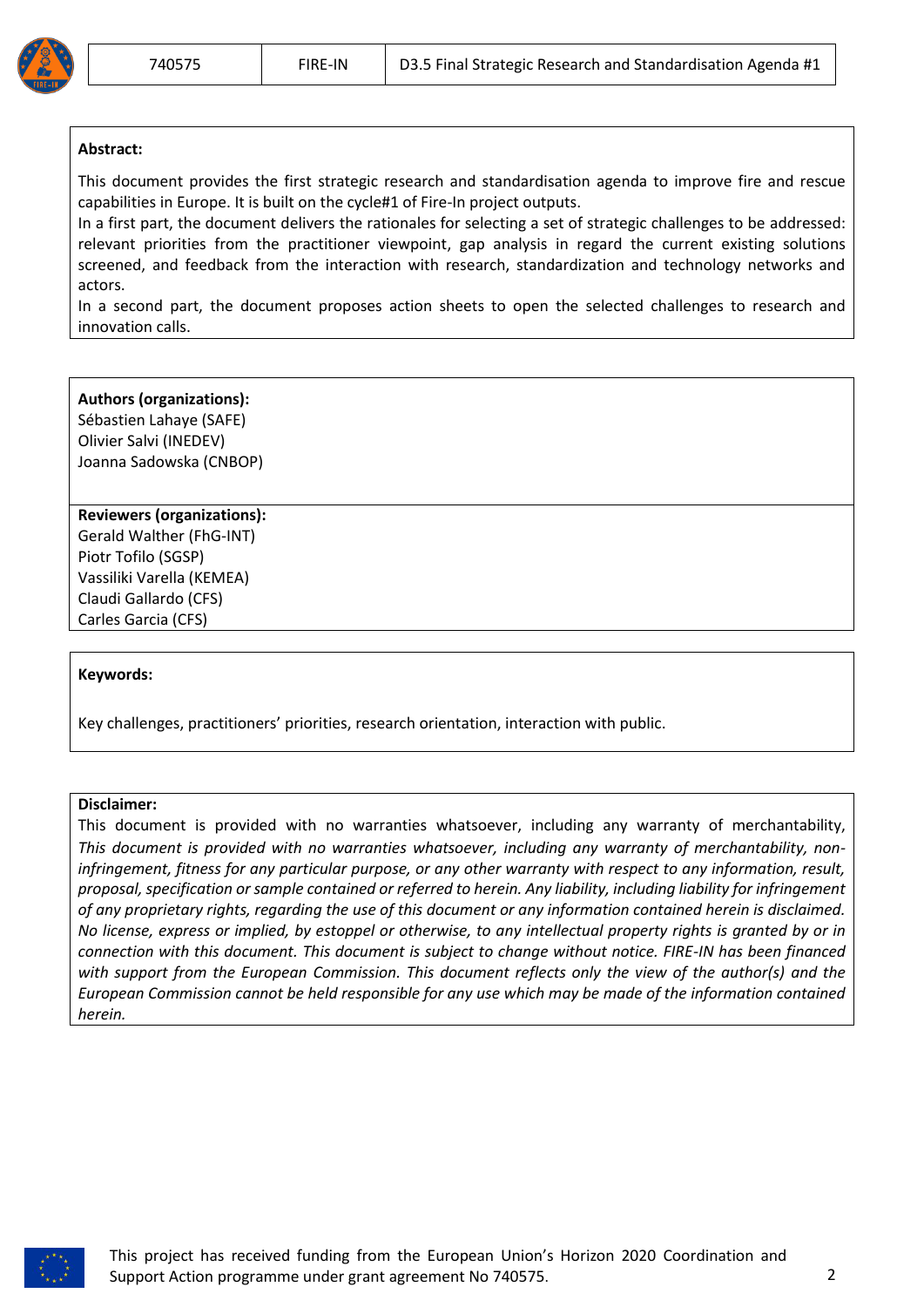

<span id="page-2-0"></span>The FIRE-IN project is an initiative funded by the European Commission and initiated on the 1st of May 2017. FIRE-IN has been designed to raise the security level of EU citizens by improving the national and European Fire & Rescue (F&R) capability development process. FIRE-IN addresses the concern that capability-driven research and innovation in this area needs much stronger guidance from practitioners and better exploitation of the technology potentially available for the discipline.

The purpose of this report is to synthetize and merge the results from the first cycle of FIRE-IN process, i.e.:

- a. The definition of capability challenges expressed by practitioners;
- b. The screening of existing resources to address the challenges;
- c. The feedback from research and technology providers regarding ability to bridge the gaps.

As a result, the reports guides the European Commission on a first strategic research and standardization agenda that focuses on a top two key challenges to invest on:

- Foster risk tolerance and resilience.
- Boost interaction with the public during crises.

| Participant<br>No. | <b>Participant organisation name</b>                                                                                | Part. short<br>name | <b>Country</b>    |
|--------------------|---------------------------------------------------------------------------------------------------------------------|---------------------|-------------------|
| $\mathbf{1}$       | Pôle de compétitivité SAFE CLUSTER (ex Pôle Pégase)                                                                 | <b>SAFE</b>         | France            |
| $\overline{2}$     | Ecole Nationale Supérieure des Officiers de Sapeurs-<br>Pompiers - French National Fire Fighter Officers<br>Academy | <b>ENSOSP</b>       | France            |
| 3                  | Italian Ministry of Interior, Department of Fire Corps                                                              | <b>CNVVF</b>        | Italy             |
| 4                  | <b>Bundesanstalt Technisches Hilfswerk</b>                                                                          | <b>THW</b>          | Germany           |
| 5                  | <b>Global Fire Monitoring Center</b>                                                                                | <b>GFMC</b>         | Germany           |
| 6                  | <b>INERIS Development</b>                                                                                           | <b>INEDEV</b>       | France            |
| 7                  | Fraunhofer INT                                                                                                      | FhG-INT             | Germany           |
| 8                  | Fire Ecology and Management Foundation Pau Costa<br>Alcubierre                                                      | <b>PCF</b>          | Spain             |
| 9                  | Catalonia Fire Service Rescue Agency                                                                                | <b>CFS</b>          | Spain             |
| 10                 | Scientific and Research Centre for Fire Protection                                                                  | <b>CNBOP</b>        | Poland            |
| 11                 | The Main School of Fire Services                                                                                    | SGSP                | Poland            |
| 12                 | <b>Council of Baltic Sea States Secretariat</b>                                                                     | <b>CBSS</b>         | Sweden            |
| 14                 | <b>Center for Security Studies</b>                                                                                  | <b>KEMEA</b>        | Greece            |
| 15                 | Czech Association of Fire Officers                                                                                  | <b>CAFO</b>         | Czech<br>Republic |
| 16                 | inno TSD                                                                                                            | inno                | France            |

#### **Table 1. FIRE-IN partners**

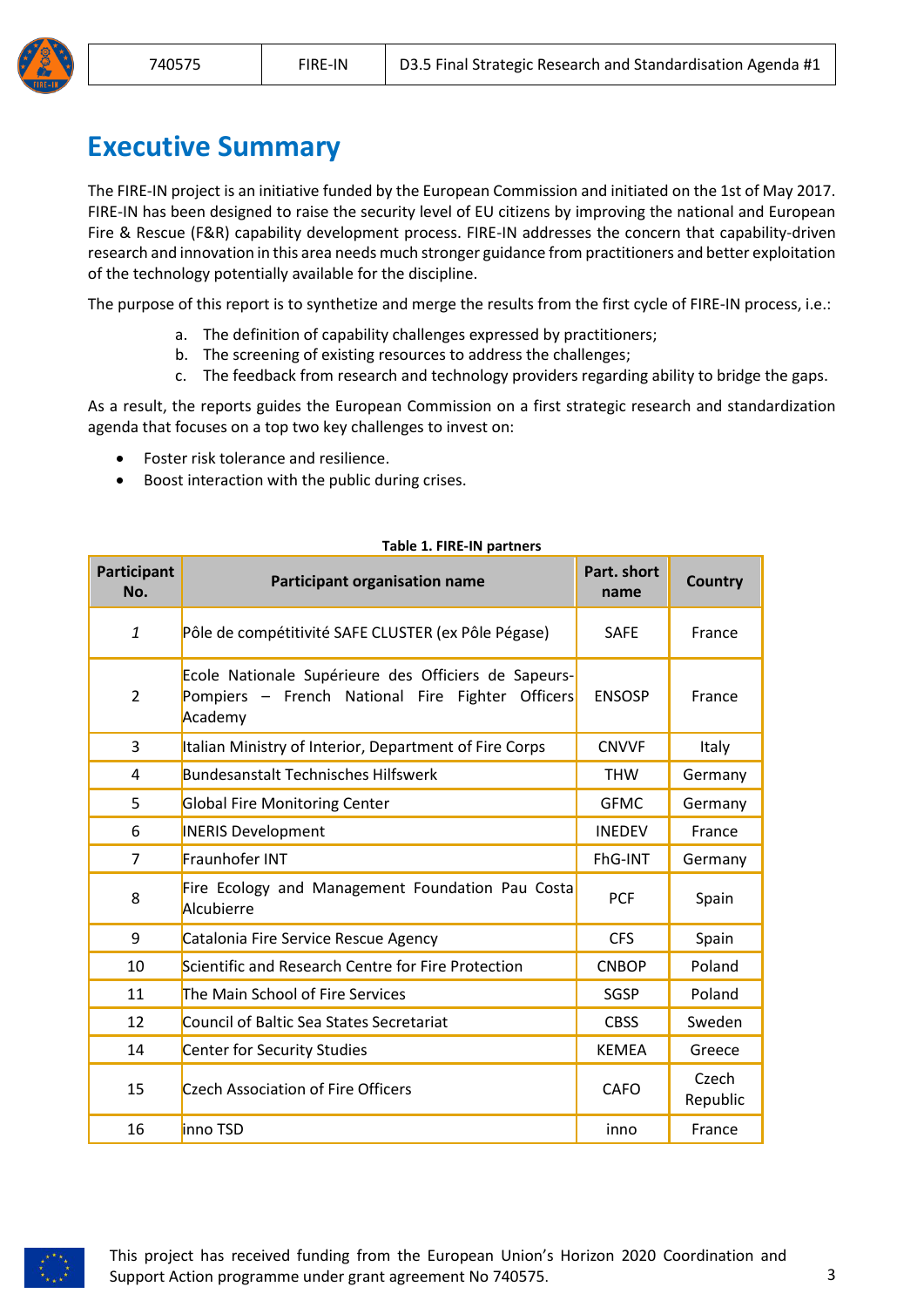# **Table of Contents**

| <b>EXECUTIVE SUMMARY</b>   | 3  |
|----------------------------|----|
| 1. INTRODUCTION            | 5  |
| 2. DEFINING STRATEGIC AXIS | 5  |
|                            |    |
|                            |    |
|                            |    |
|                            |    |
| <b>3. ACTION SHEETS</b>    | 14 |
|                            |    |
|                            |    |

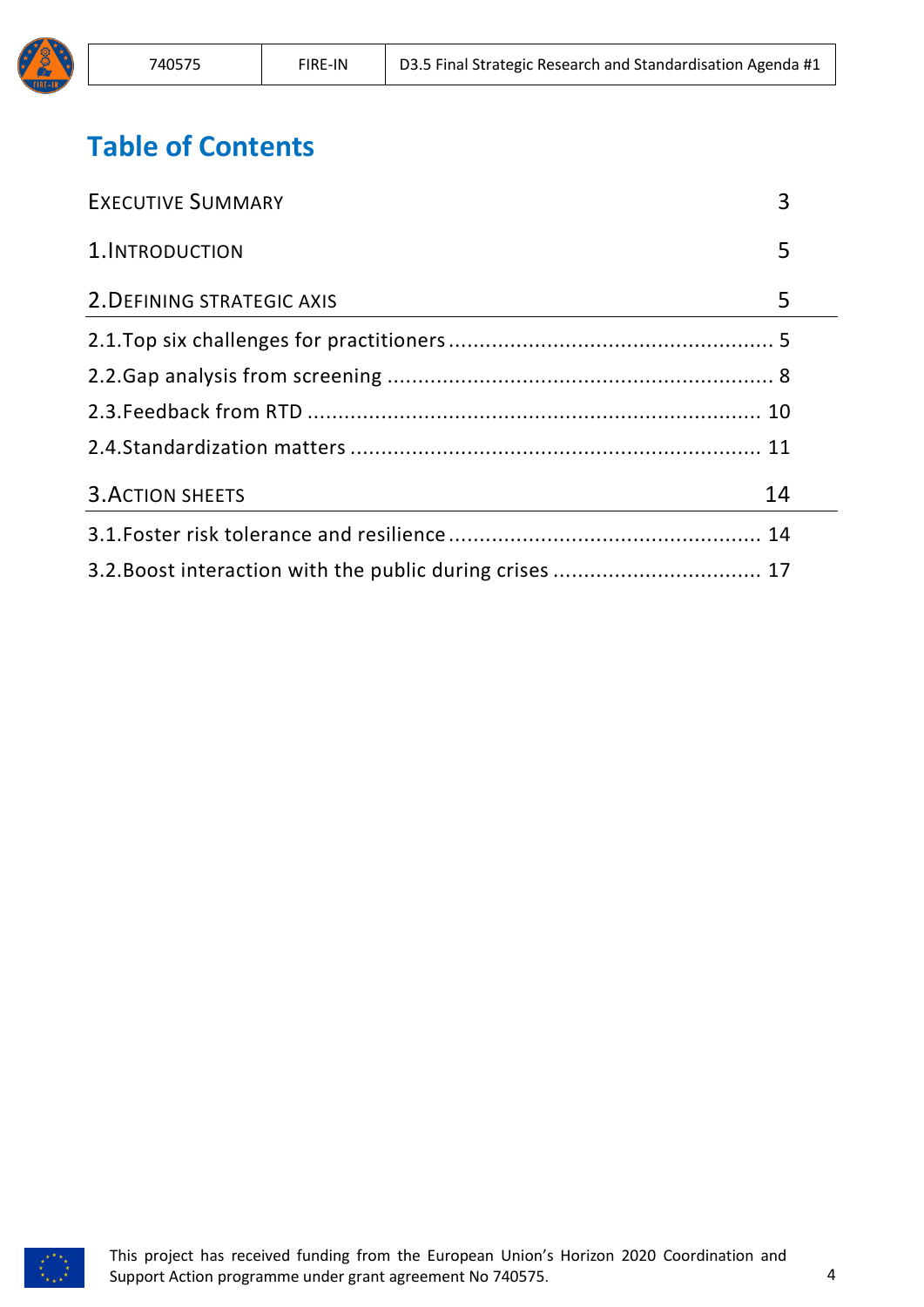

# <span id="page-4-0"></span>**1.Introduction**

One of the main objectives of FIRE-IN project is to provide recommendations to develop research and standardization that is aligned with both practitioners' needs and research and technology developers (RTD)' capabilities. Therefore it can only happen after a full cycle of the project is completed: i) identification of challenges from the practitioners' perspective; ii) screening of existing solutions; iii) consultation with industry and research networks.

The final objective is to provide inputs for the European Commission to build the roadmap of research and standardization in the field of fire and rescue. As the FIRE-IN project is made of three cycles, this deliverable delivers the first cycle's results.

In the first part, we detailed the process used to select operational priorities. We firstly identified top six challenges from practitioners' workshops outputs; then we assessed windows for innovation from the screening of the RDI and the gap analysis done in WP2; finally we interacted with RTD actors and networks to get feedback on potentialities and industrialization capabilities. At the end of this first part, we did a special focus on standardization matters, as the concept itself covers different items, which require to be detailed.

In the second part, we structured recommendations into action sheets to frame research and innovation regarding the two key topics identified: 'Foster risk tolerance and resilience' and 'Boost interaction with public during crises'.

# <span id="page-4-1"></span>**2.Defining strategic axis**

# <span id="page-4-2"></span>**2.1. Top six challenges for practitioners**

During the first cycle of workshops (February-March 2018), expert practitioners participated in five thematic workshops:

- a. Search and Rescue (SAR) and Emergency Medical Response (EMR).
- b. Structure fires crisis mitigation, prevention and protection.
- c. Vegetation fires crisis mitigation.
- d. Natural Disasters crisis mitigation.
- e. CBRNE crisis mitigation.

Cumulatively, 141 people from 17 countries were implied in the exchanges<sup>1</sup>.

These workshops followed a structured method so that the experts identified the capability gaps from crisis scenarios established by the workshops facilitators.

When considering the results of the workshops, commonalities appeared; they are called Common Capability Challenges  $(CCCs)^2$ .

<sup>&</sup>lt;sup>2</sup> Sébastien Lahaye et al., 'Fire-In D1.2 Report on Current and Future Common Capability Challenges (CCCs and FCCCs) #1' (Fire-In consortium, September 2018).



<sup>&</sup>lt;sup>1</sup> Sébastien Lahaye, 'Fire-In D4.2 Annual Report on Interaction with Practitioners and Existing Networks and Dissemination Conference #1' (Fire-In consortium, 30 April 2018).

This project has received funding from the European Union's Horizon 2020 Coordination and Support Action programme under grant agreement No 740575. 5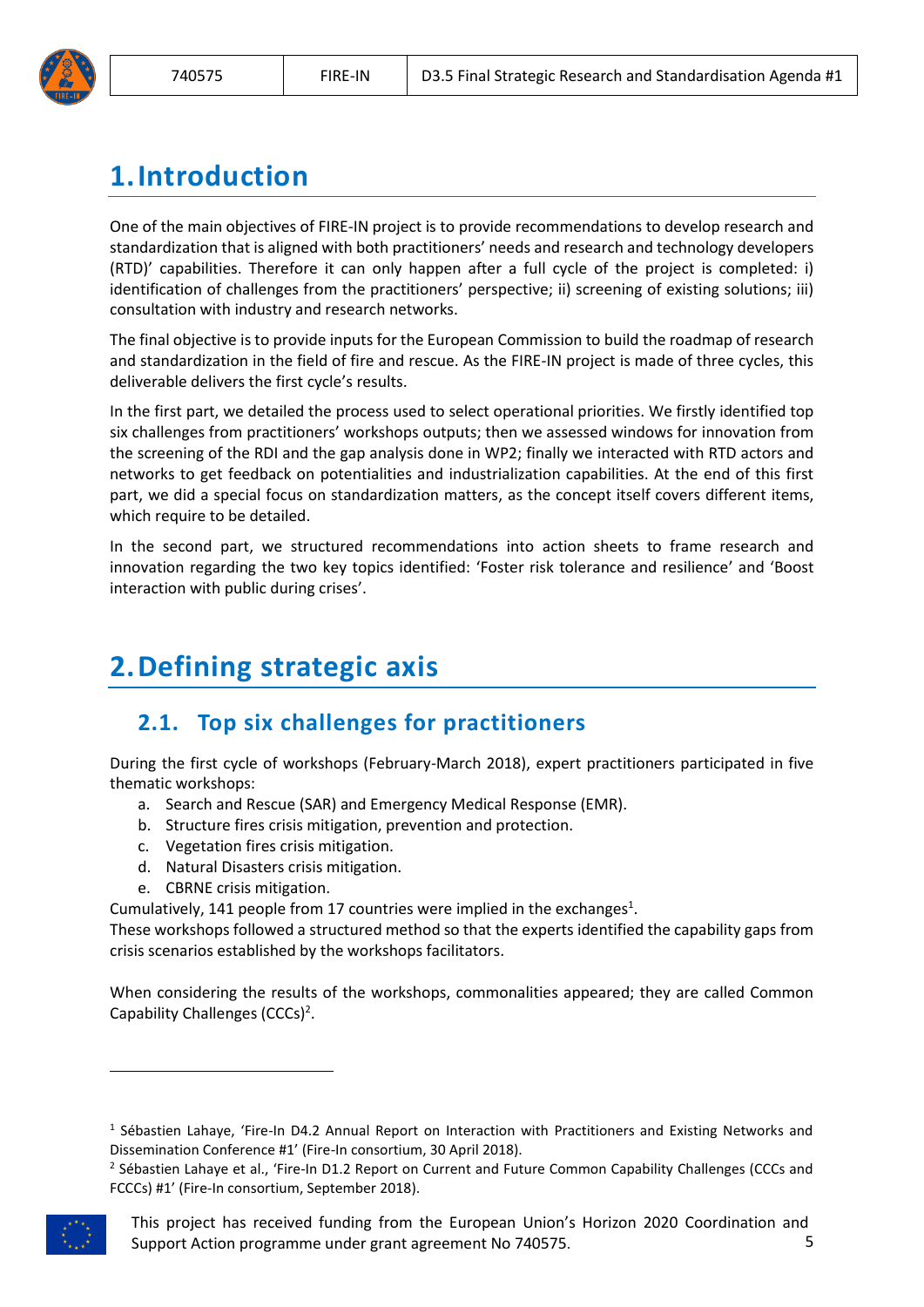

It appeared that these CCCs could be organized in four generic challenges and seven main capabilities.

## **2.1.1. Four generic challenges**

The challenges identified in the workshops were all related to one of the following themes:

#### **High flow of effort in hostile environment**

- $\checkmark$  A fast arrival and the capacity of sustaining efforts in time are key.
- $\checkmark$  There is a need to work inside a hostile environment, and to organize efforts from outside.
- $\checkmark$  A bottleneck is to maintain operative effort in time.

#### **Low frequency, high impact events:**

- These events are emergencies that exceed firefighter's capacities and have a high impact on the society.
- $\checkmark$  Low Frequency means very few opportunities to acquire and maintain the needed expertise. Fragmentation of fire services reduces expertise.
- $\checkmark$  A bottleneck is to develop capabilities in fire services and in the society.

#### **Multi-agency/multi-leadership environment:**

- $\checkmark$  There are often multiple decision-makers (=leaderships) at different levels and from various agencies, with overlapped competences. Sometimes there are also unknown and unclear stakeholders.
- $\checkmark$  There are complex integration of interests, decision-making levels, communication system, cultures, languages...
- $\checkmark$  A bottleneck is to integrate the decision-making in short time at different scales and levels focusing on strategic objectives.

#### **High level of uncertainty**

- $\checkmark$  Dynamic, unexpected risks and opportunities are emerging in a large area.
- $\checkmark$  High flow of new incidents that overcome the available resources; changes in situations exceed the communication capacities.

#### **2.1.2. Seven main capabilities**

The challenges also refer to one (or several) of the seven following capabilities:

- Pre-planning
- Guidance instruments
- Incident Command Organization
- Knowledge cycle in the fire service
- Information management
- Community involvement
- Technology

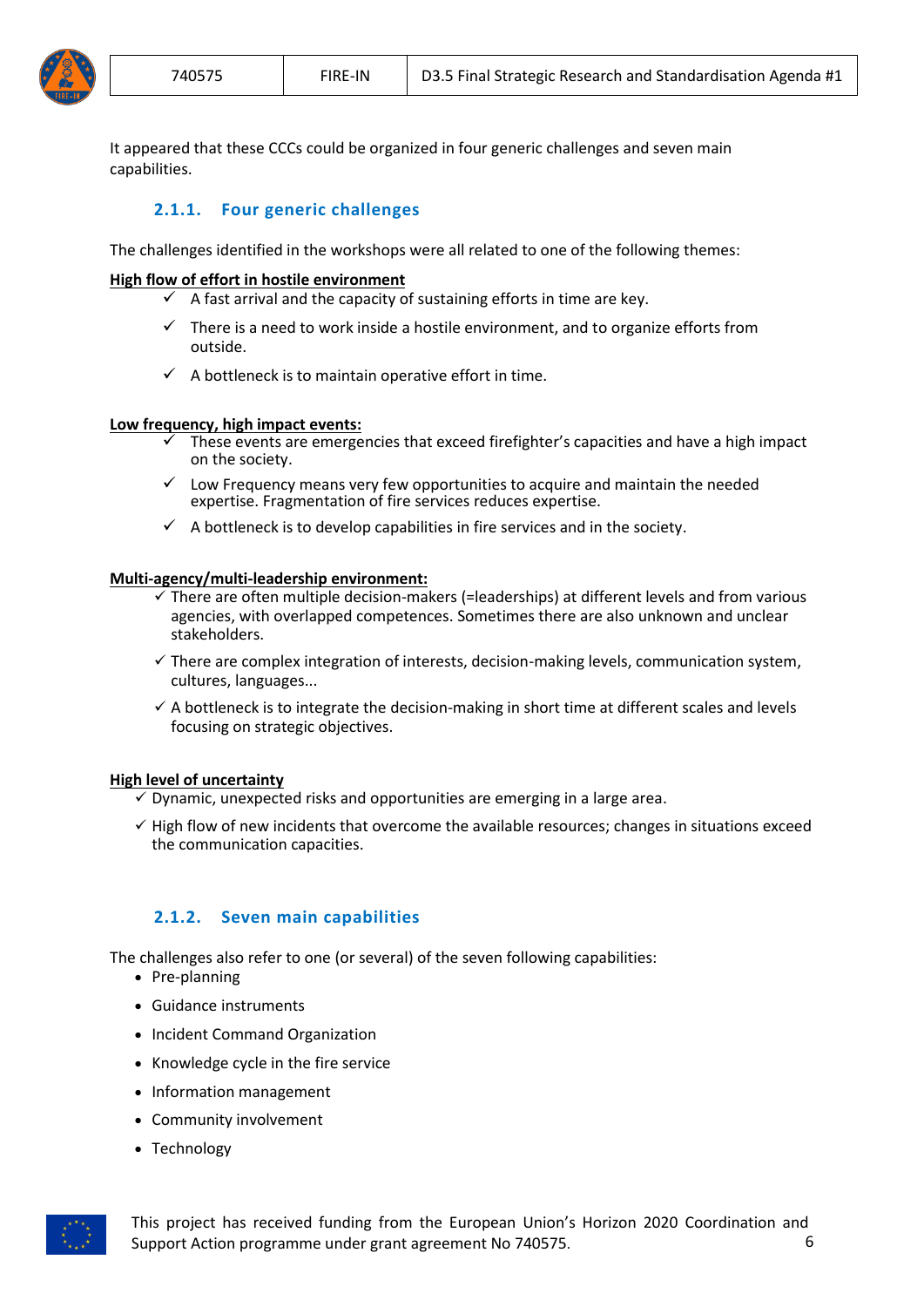The resulting matrix is shown in Table 1.

|                                     | High flow of effort<br>in hostile<br>environment                               | Low frequency,<br>high impact                                                                      | Multi-agency /<br>multi-<br>leadership<br>environment                                           | <b>High level of</b><br>uncertainty                                                          |
|-------------------------------------|--------------------------------------------------------------------------------|----------------------------------------------------------------------------------------------------|-------------------------------------------------------------------------------------------------|----------------------------------------------------------------------------------------------|
| Incident<br>Command<br>Organization | Focus on<br>sustainability of<br>safe operations                               | Prioritize the<br>reduction of<br>vulnerability and<br>increase<br>interactions with<br>the public | Distribute<br>decision-making                                                                   | <b>Strategies</b><br>choosing safe<br>scenarios, and<br>maintaining<br>credibility           |
| Pre-planning                        | Pre-plan a time-<br>efficient, safe<br>response                                | Negotiate<br>solutions with<br>stakeholders for<br>anticipated<br>scenarios                        | Plan<br>interoperability<br>and enhance<br>synergies                                            | Focus on<br>governance and<br>capacity building<br>towards more<br>resilient societies       |
| Guidance<br>instruments             | Establish<br>procedures and<br>guides                                          | Standardize<br>capabilities in<br>front of pre-<br>established<br>scenarios.                       | Establish an<br>interagency<br>framework                                                        | Build doctrine for<br>resilience in<br>emergency<br>services and<br>societies                |
| Knowledge<br>cycle                  | Train specific roles                                                           | Learn about<br>possible<br>scenarios<br>focusing efforts<br>in key risks and<br>opportunities      | <b>Build a shared</b><br>understanding<br>of emergency<br>and train<br>interagency<br>scenarios | Focus on integral<br>risk management                                                         |
| Information<br>management           | Information cycle.                                                             | Manage key<br>information<br>focused on<br>decision-making                                         | Define common<br>information<br>management<br>processes<br>between<br>agencies.                 | Provide an<br>efficient, flexible<br>flow of<br>information for a<br>shared<br>understanding |
| Community<br>involvement            | Develop public self-<br>protection to<br>minimize<br>responders<br>exposures   | Prepare<br>population for<br>the worst<br>scenario before<br>it happens.                           |                                                                                                 | Cultural changes<br>in risk tolerance<br>and resilience                                      |
| Technology                          | Use technology to<br>assess risks and<br>minimize<br>responder's<br>engagement | Simulate<br>complex<br>scenarios                                                                   | Technological<br>tools to support<br>data sharing                                               | Get a clear<br>picture of the risk<br>evolution                                              |

**Table 1.** Matrix of Common Capability Challenges



This project has received funding from the European Union's Horizon 2020 Coordination and Support Action programme under grant agreement No 740575. 7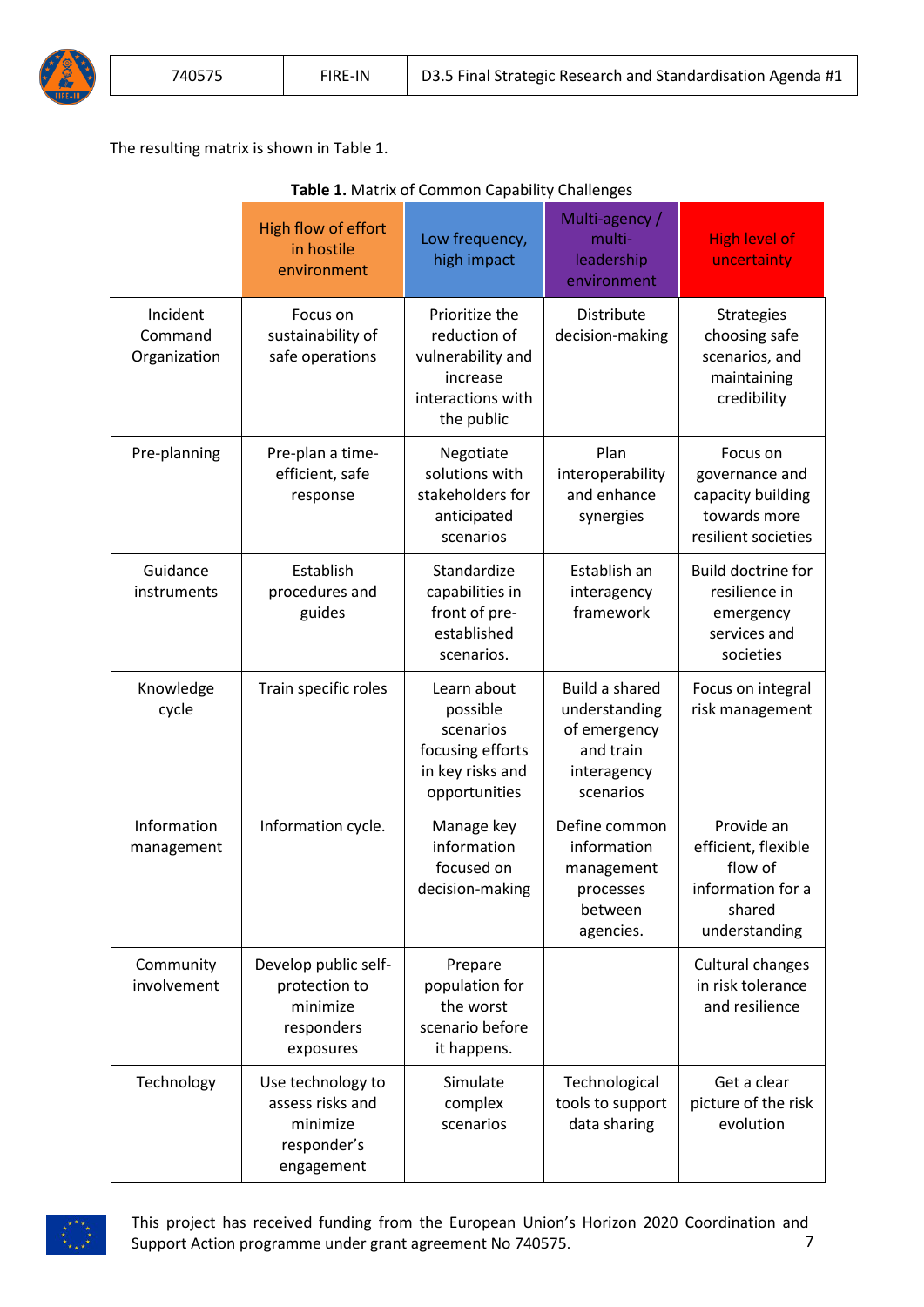

Within this matrix, made of 27 CCCs(the community involvement in multi-agency environment did not make sense as a CCC), the Fire-In consortium decided to identify the six most important challenges, from a practitioner's viewpoint. This prioritization appeared as a necessary step to process efficiently the next stages of the project.

Therefore, during a consortium meeting in Barcelona in May 2019, the partners involved in the management of the workshops, also very representative of practitioners in Europe, choose these top six challenges:

- 1. Focus on governance and capacity building towards more resilient societies
- 2. Cultural changes in risk tolerance and resilience
- 3. Use technology to assess risks and minimize responders' engagement
- 4. Prioritize the reduction of vulnerability and increase interactions with the public
- 5. Negotiate solutions with stakeholders for anticipated scenarios
- 6. Plan interoperability and enhance synergies

# <span id="page-7-0"></span>**2.2. Gap analysis from screening**

In Work Package 2, an extensive screening of existing solutions and resources, i.e. projects, publications and standards, was conducted for each the 27 CCCs that were identified during the first cycle of workshops. The results, even after checking the relevance of each input, provided hundreds of resources<sup>3</sup>.

However, to better address the real availability of solutions and resources for practitioners in regard each the identified CCC, a traffic light system was built.

The process encompassed different parameters, as described in Table 2.

| <b>Criteria</b>     | Green                                                                                                                                                            | Yellow                                                                                                                                         | <b>Red</b>                                                                                |
|---------------------|------------------------------------------------------------------------------------------------------------------------------------------------------------------|------------------------------------------------------------------------------------------------------------------------------------------------|-------------------------------------------------------------------------------------------|
| Operational value   | Many projects on the<br>topic,<br>that<br>are<br>completed<br>already<br>delivered<br>and<br>available knowledge<br>articles<br>in.<br>and<br>guidance documents | <b>Few</b><br>projets<br>completed<br>on the<br>sometimes<br>topic,<br>national<br>only<br>at<br>level.<br>$1$ or $2$<br>on-going<br>projects. | Further research and<br>development<br>needed.                                            |
| Access to knowledge | reviewed<br>Peer<br>international<br>guidance document<br>or standard available<br><b>Training</b><br>courses<br>available.                                      | few<br>$\mathsf{A}$<br>papers<br>available sometimes<br>only at national level                                                                 | Only<br>papers<br><b>or</b><br>communication<br>pointing the need to<br>address the topic |

#### **Table 2**. Generic criteria for the traffic light system

As a result, the CCCs matrix turned coloured as follows (Table 3):

<sup>&</sup>lt;sup>3</sup> Claudia Berchtold et al., 'Fire-In D2.2 RDI and Standardisation Screening Report' (Fire-In consortium, January 2019).



This project has received funding from the European Union's Horizon 2020 Coordination and Support Action programme under grant agreement No 740575. 8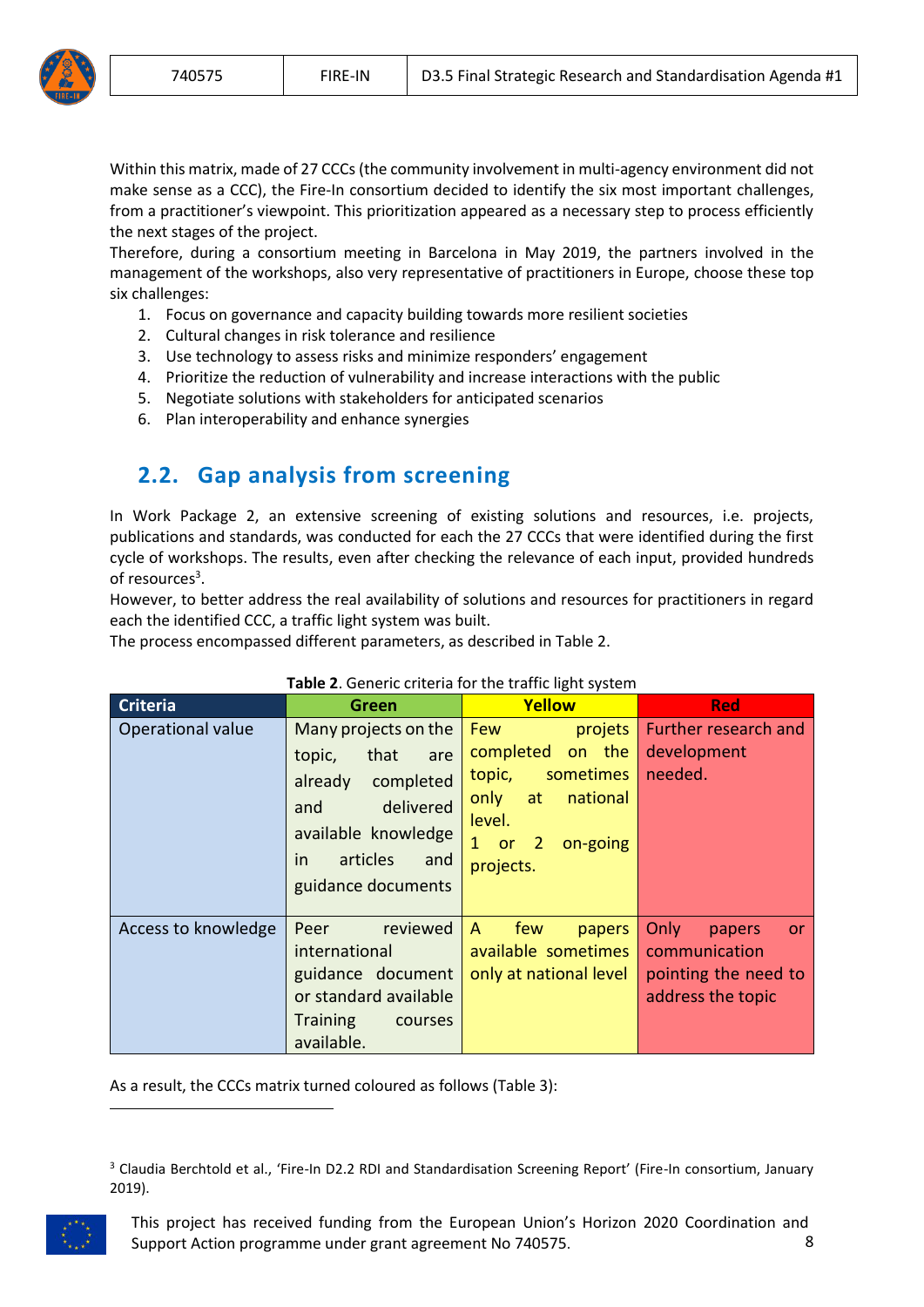|                                     | High flow of effort in<br>hostile environment                                                                                      | Low frequency,<br>high impact                                                                                            | Multi-agency /<br>multi-leadership<br>environment                                                                                                                                      | High level of<br>uncertainty                                                                  |
|-------------------------------------|------------------------------------------------------------------------------------------------------------------------------------|--------------------------------------------------------------------------------------------------------------------------|----------------------------------------------------------------------------------------------------------------------------------------------------------------------------------------|-----------------------------------------------------------------------------------------------|
| Incident<br>Command<br>Organization | Large variety of<br>projects and articles<br>on technological and<br>non-technological<br>solutions                                | Some projects<br>and articles on<br>mainly social<br>media and ICT<br>tools                                              | Many projects<br>and articles on<br>crisis<br>management,<br>coordination,<br>networks and<br>collaboration                                                                            | <b>Very limited</b><br>information<br>available                                               |
| Pre-planning                        | Some projects and<br>articles on expertise<br>sharing, exercises,<br>decision support and<br>data/information                      | Few projects and<br>articles, mostly on<br>9/11.                                                                         | Many projects<br>and articles on<br>information<br>sharing, decision<br>support,<br>exercises                                                                                          | Many projects and<br>articles on resilience<br>and collaboration                              |
| Guidance<br>instruments             |                                                                                                                                    | This topic is addressed specifically in section 2.4 of the deliverable                                                   |                                                                                                                                                                                        |                                                                                               |
| Knowledge cycle                     | Some projects and<br>articles on training<br>personnel, including<br>e-learning and<br>serious gaming                              | Some projects<br>and articles on a<br>variety of large<br>scale incidents<br>like large fires,<br>nuclear<br>emergencies | Many projects<br>and articles on<br>interoperability<br>and<br>information<br>systems                                                                                                  | Many projects and<br>articles on risk<br>interdependencies,<br>monitoring and<br>preparedness |
| Information<br>management           | Many projects and<br>articles on<br>technological and<br>non-technological<br>solutions on how to<br>improve emergency<br>response | Few projects and<br>articles on how to<br>respond to<br>extreme events                                                   | Many projects<br>and articles on<br>information<br>sharing between<br>agencies,<br>systems, and<br>citizens; on<br>information<br>networks; on<br>geospatial<br>information<br>systems | Very few articles                                                                             |
| Community<br>involvement            | A lot of articles but few projects on the following "community" related topics:<br>Resilience, communication, collaboration.       |                                                                                                                          |                                                                                                                                                                                        |                                                                                               |
| Technology                          | 39 solutions with a<br>TRL $\geq$ 9 already found<br>on the market                                                                 | Only 13 solutions<br>with a TRL $\geq$ 9 and<br>with unclear<br>interoperability                                         | 44 solutions with<br>a TRL $\geq$ 9 already<br>found on the<br>market                                                                                                                  | <b>Only 10 solutions</b><br>with a TRL $\geq$ 9                                               |

**Table 3**. Traffic light process applied on the matrix of CCCs

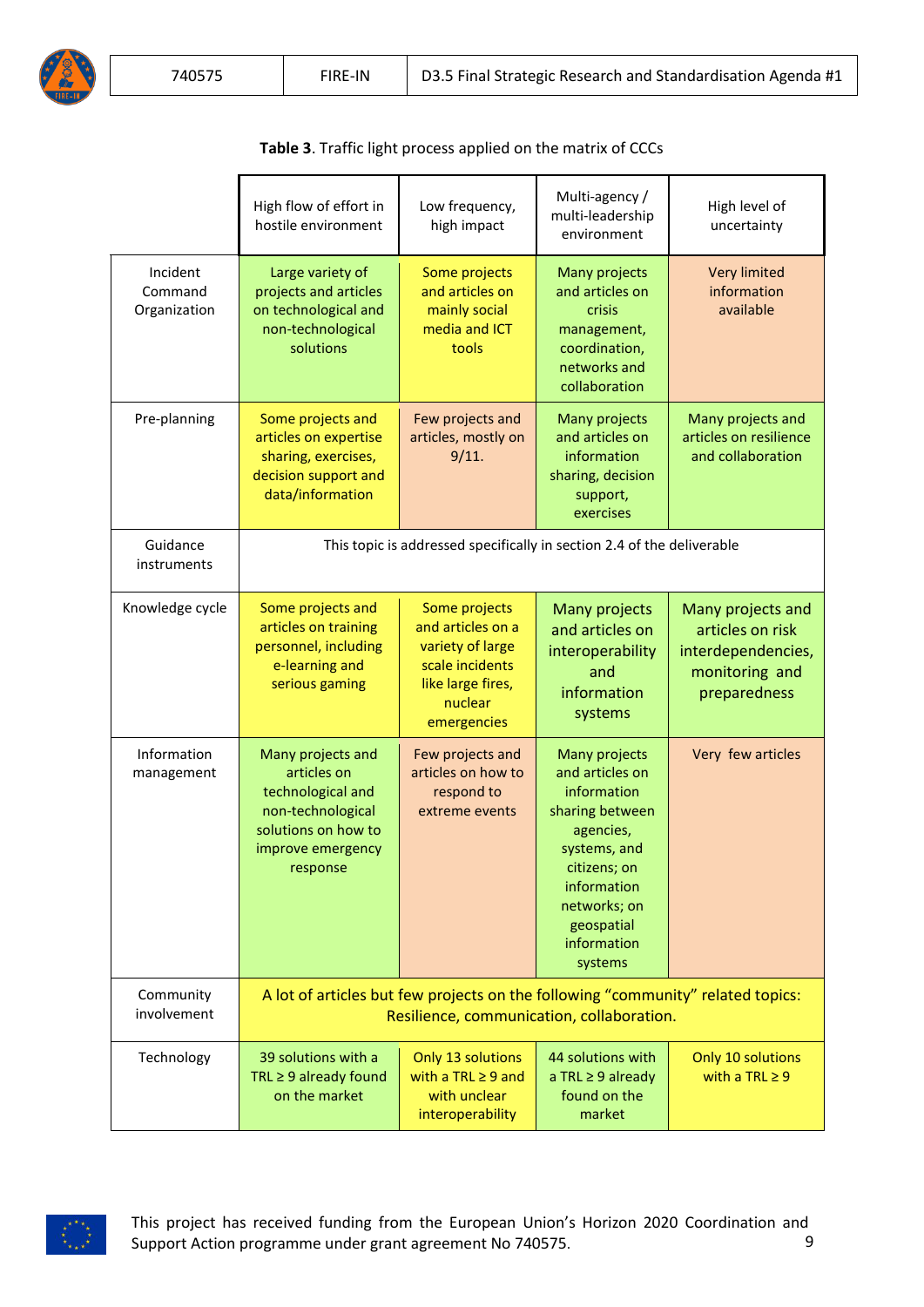On the one hand, for challenges coloured in green, there are already many resources or solutions on the market. On the other hand, challenges coloured in red are the ones that just emerged and that have been very poorly investigated by research and innovation actors.

Any future strategic research agenda should therefore focus on those CCC fields that are yellow or red. While yellow CCC fields may simply require additional funding to push development, red fields will require a more substantial effort, for example including an assessment of why this area of research has thus far been severely neglected. The information from this analysis of CCCs can be used to show how the top six challenges that were identified by the practitioners previously are covered:

- 1. Focus on governance and capacity building towards more resilient societies
- 2. Cultural changes in risk tolerance and resilience
- 3. Use technology to assess risks and minimize responders' engagement
- 4. Prioritize the reduction of vulnerability and increase interactions with the public
- 5. Negotiate solutions with stakeholders for anticipated scenarios
- 6. Plan interoperability and enhance synergies

So the first cycle of FIRE-IN process definitely guides the strategic research agenda towards three key challenges, including the two in yellow that are both dealing with interactions between Fire and Rescue Organizations (and policy makers) and the communities: one to increase resilience thanks to better engagement in the preparedness phase; the other to better interact during the crisis phase. These are the two challenges we decided to focus on for the first cycle of strategic agenda.

Fire-In will concentrate more efforts to address the red challenge, very slightly investigated for now in Europe, in further developments of the project, i.e. in next cycles.

Noticeably, three of the top six challenges identified by practitioners are already covered by a wide spectrum of resources, research or solutions. That reveals how poor is the dissemination of RTD efforts in the Fire and Rescue practitioners' community.

This important reality has been integrated by the FIRE-IN consortium so that the process of next cycles is now modified.

However, it is also an important input that the EC should consider for the strategic research agenda: projects to come in the arena of fire and rescue, whatever the topic, should absolutely include a large part on dissemination towards end-users. This part should include touching activities such as demonstrators.

# <span id="page-9-0"></span>**2.3. Feedback from RTD**

Because the first stages of the project initially lead to a very large and detailed set of CCCs and because the screening also revealed a huge quantity of existing resources and solutions, it was difficult to engage with research and technology developers and networks to collect their initiatives and capabilities to fill the remaining gaps.

In alignment with this deliverable, the two key challenges detailed in the action sheets in part 3 below will now be distributed to the RTD networks to get more feedback.

However, the interactions generated during the dissemination event between RTD providers and practitioners also reveal potentialities in the further stages of the project implementation, especially for face-to face meetings as the ones associated to these types of events.

One major issue in securing more ideas from RTD organisations is that they are afraid of data leaks and industrial espionage. RTD organisations simply were uncomfortable to share what topics they are

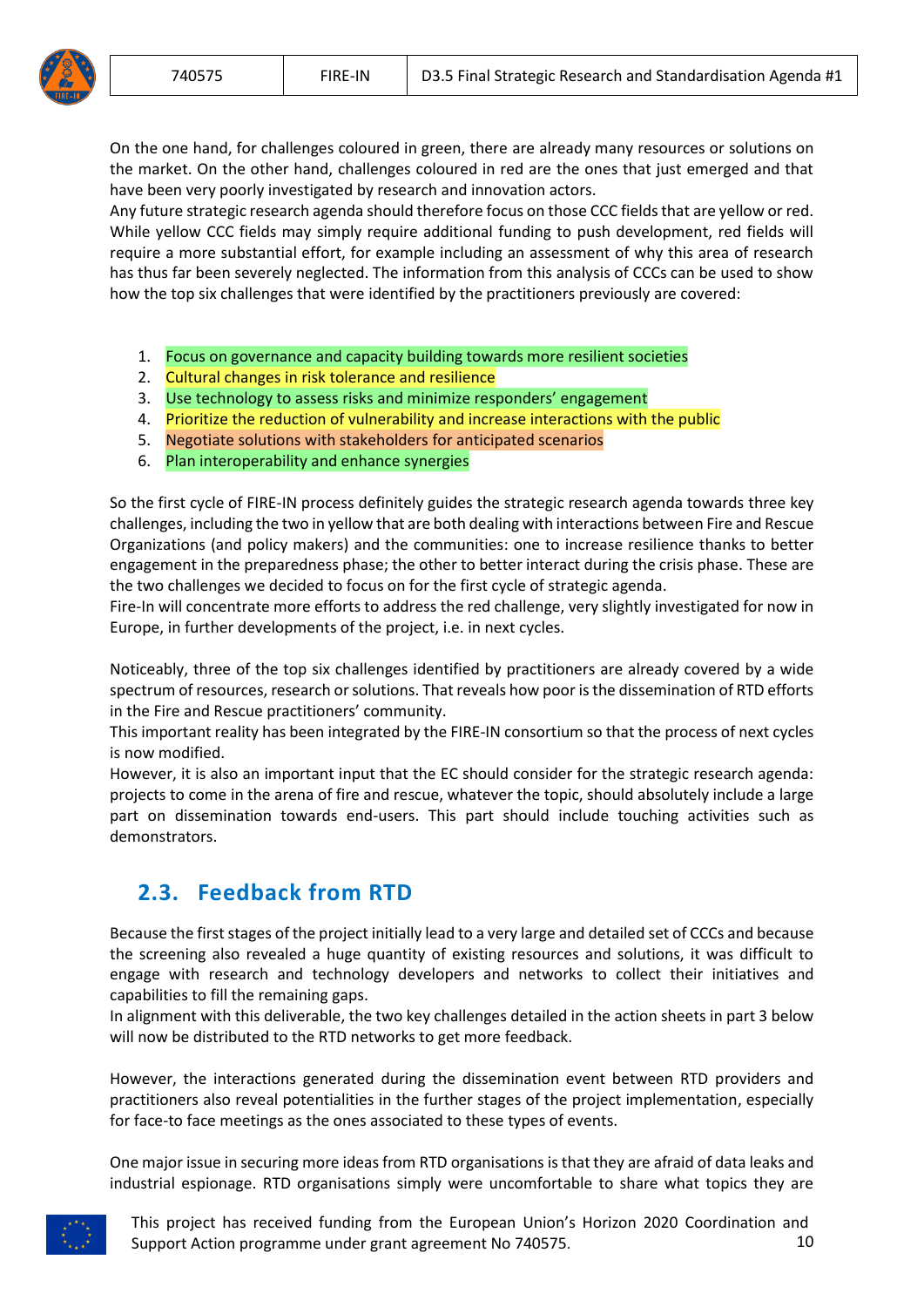

working on. Future communication needs to highlight how their participants can actually help them in steering their research to address end-user needs and develop tools that are accepted by end-users.

# <span id="page-10-0"></span>**2.4. Standardization matters**

During the consultation process, practitioners have expressed a lot of demands related to standardization with expectations to improve the harmonisation of the practices to facilitate international cooperation, to enable the interoperability and compatibility of the equipment and to make the public procurement procedures more efficient.

## **2.4.1. Use of the term "standard"**

The discussion during the  $2<sup>nd</sup>$  annual symposium in Rome in 2018, as well as several discussions to deepen the topic of standardization have led to distinguish two type of standards:

- The formal standards developed in the international standardization committees such as CEN or ISO;
- The standards that become a reference document in a profession, because it reflects the state of the art in a domain and represent a certain consensus.

During the Bridgit2 project<sup>4</sup> meeting in Brussels on November 9<sup>th</sup>, 2018, Dr. Annette Altenpohl (Austrian standard Organisation) proposed the general definition of a standard: it is "an agreement on how it should be". And in fact, this is also the intuitive understanding and meaning of the term "standard" for the practitioner point of view. FIRE-IN distinguishes two types of standards: "professional standards" and "formal standards".

Professional standards correspond to documents developed for practitioners by institutes, professional associations or international governmental organizations that become a reference document reflecting good practices.

Formal standards correspond to documents developed in the framework of international standardization committees such as CEN, ISO… or national standardization associations such as NFPA.

It is important to note that most of the practitioners are not familiar with formal standards and they generally do not access them because they are not freely available but need to be bought By contrast, professional standards are usually openly accessible for download on the websites of the associations or institutions. Their dissemination is quick and without barriers.

## **2.4.2. Professional standards**

Guidance documents describing good practices can be found on the Websites of international associations and also national associations.

e.g[. https://www.ctif.org/index.php/resources,](https://www.ctif.org/index.php/resources)<https://www.f-e-u.org/working-docs.php>

<sup>4</sup> <https://www.cencenelec.eu/research/BRIDGIT2/Pages/default.aspx>



1

This project has received funding from the European Union's Horizon 2020 Coordination and Support Action programme under grant agreement No 740575. 11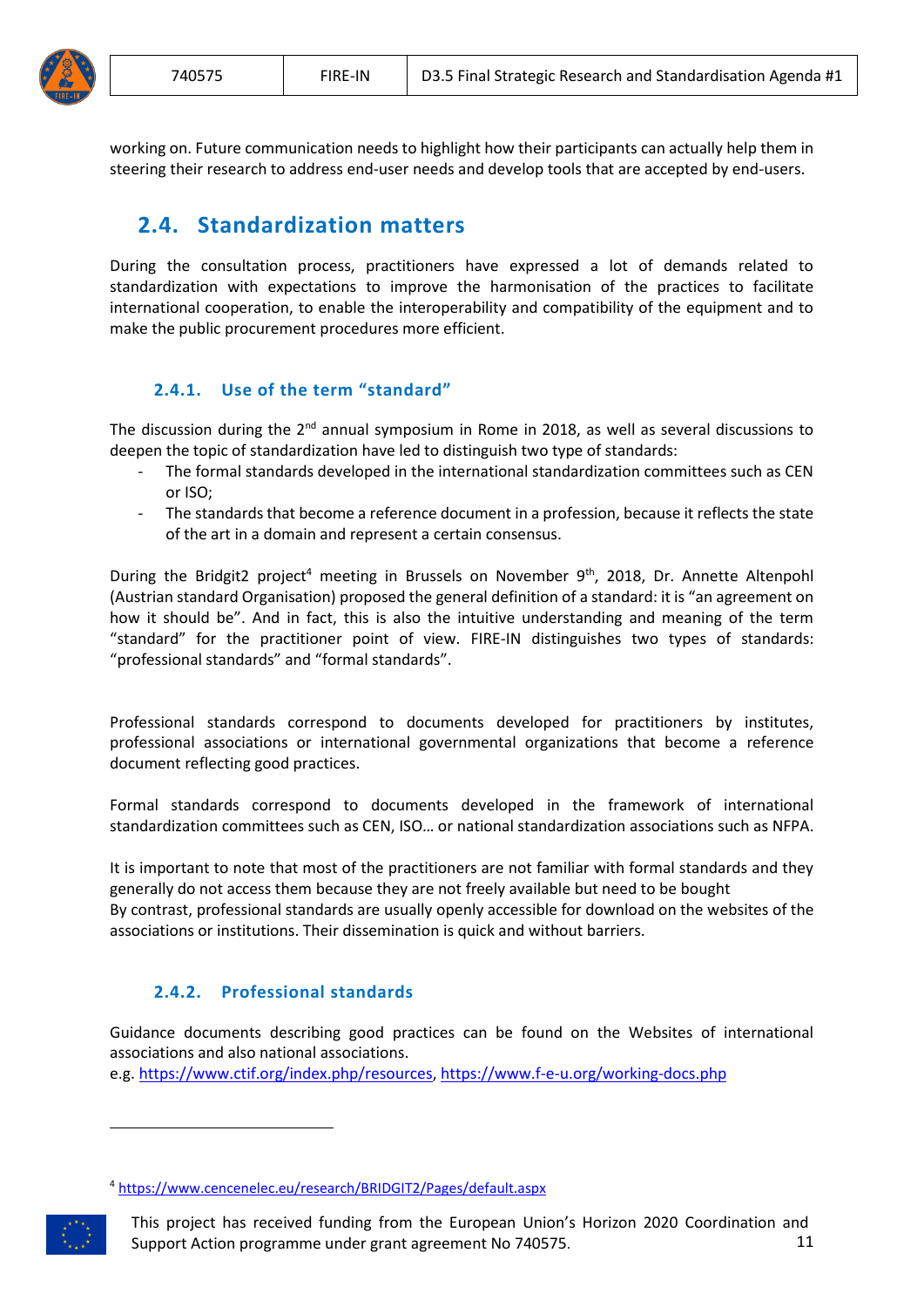

These are the professional standards that were the most demanded by practitioners during the consultation process.

To be largely implemented the professional standards should be accessible in the language of the user.

#### **2.4.3. Formal standards**

Formal standards are of course necessary even if they are not the expressed priorities of the practitioners. They are needed especially in the ICT domain to assure that the innovative technologies and equipment can be compatible and interoperable.

These features are beneficial for the practitioners and the users, but the supplier industry has to pay attention to this requirement and take care of the standardization process.

## **2.4.3.1. Standards for interoperability**

In reference to the work carried out in the ResiStand<sup>5</sup> project, the main goal of standardisation in the field of fire & rescue and disaster management is to improve interoperability between organisations. This because the overall assumption is that the collaboration of practitioners of disaster management and resilience operations nationally and internationally will be easier due to increasing technical, procedural, operational and semantic interoperability between relevant organisations, systems and tools. This will lead to faster response, less overhead work and finally, to significant financial savings.

## **2.4.3.2. Standards to support efficient public procurement procedure**

In order to improve public procurements on the fire & rescue market, it is necessary to improve the procedures and to allow public procurers to refer to relevant standards.

It is therefore recommended to develop a set of standards describing how to prepare an effective tendering in the frame of a public procurement for technologies and equipment.

In relation to the expression of the needs of practitioners, it is proposed to develop a standard or a best practice document describing the procedure for the implementation of public procurement in this sector, with reference to expected performance and quality of the products or services to be purchased.

Fire and rescue might also constitute a market for public procurement that should support the uptake of innovation. The following instruments could be implemented:

- Direct Public Procurement,
- Pre‐Commercial Procurement,
- Public Procurement of Innovation.

These approaches are described in brief hereunder.

• **Direct Public Procurement** has been a significant policy and regulatory consideration for the European Commission (EC) for over a decade. Public procurement accounts for 20% of EU GDP, and efficient public procurement in the Single Market can significantly reduce costs. The EU target of 100% e‐procurement by 2016 aims for "End‐to‐end [public] e‐procurement to modernise public administration". Conforming to EU

#### <sup>5</sup> <http://resistand.eu/>



1

This project has received funding from the European Union's Horizon 2020 Coordination and Support Action programme under grant agreement No 740575. 12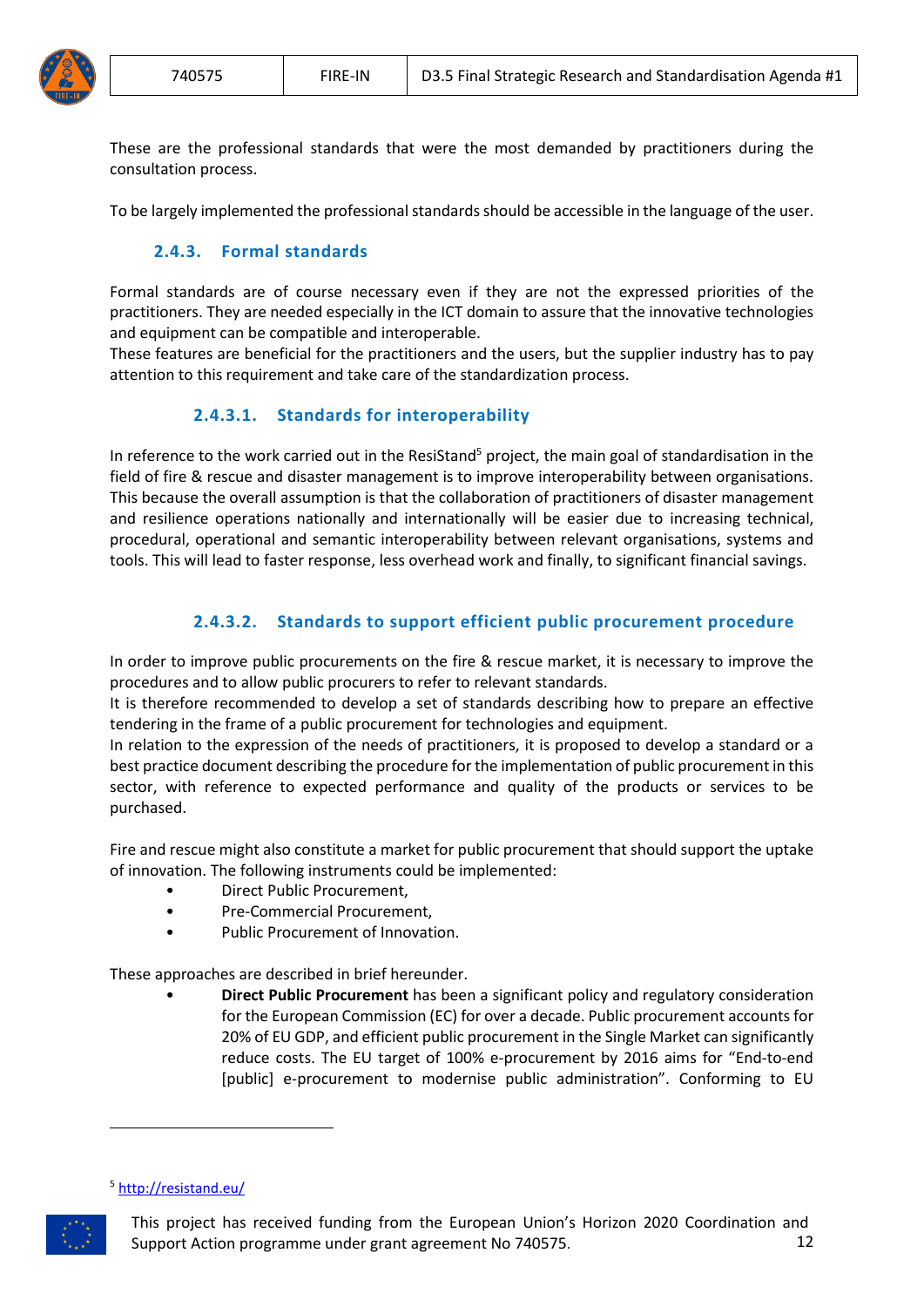

Procurement regulations is easier for simpler procurements, but challenging for complex scenarios, and so guidance is required.

- **•** Public Procurement of Innovation (PPI)<sup>6</sup> is a strategy often used in conjunction with PCP, and allows a group of public authorities to jointly foster innovation in a way that ensures it can spread to other adopters more widely. Public authorities act as a launch customer for innovative goods or services. These are typically not yet available on a large-scale commercial basis and may include conformance testing. Creating initial demand that then demonstrates public value in the innovation can stimulate wider interest by demonstrating cost savings, system functionality meeting user needs, and opportunities for joining an open approach with clear public benefit.
- **Pre-Commercial Procurement (PCP)<sup>7</sup>** is an approach within the public procurement of innovation, developed specifically for the procurement of R&D services rather than actual goods and services; if the goods or services developed during the R&D phase are to be procured, this would need to be based on a separate procurement process. PCP is used to ensure development of solutions to meet public sector needs. PCP strategies can be used to support groups of public procurers to work together on shared innovations, and to allow public authorities to directly steer developments of required solutions. Working together on joint initiatives means procurers and suppliers share risks at different stages of the development and implementation process. This strategy is under‐exploited, mainly because of a given lack of understanding. Therefore, it is important to develop guidelines on how PCP can be implemented in practice.

Knowing these procedures can bring direct benefits to the practitioners who might be able to use the material and equipment they wanted according to the performance criteria and not the material and equipment the public procurers are forced to purchase if the main criteria is the price.

#### **2.4.4. Way forward**

| <b>High flow of effort</b> | Low frequency,        | Multiagency /   | <b>High level of</b> |
|----------------------------|-----------------------|-----------------|----------------------|
| in hostile                 | high impact           | multileadership | uncertainty          |
| environment                |                       | environment     |                      |
| Establish specific         | Standardize           | Establish an    | Build doctrine for   |
| procedures and             | capabilities in front | interagency     | resilience in        |
| guides facilitating        | of pre-established    | framework       | emergency services   |
| operability                | scenarios             |                 | and societies        |

In the CCC matrix, the need for standards has been summarized as follows:

More details are available at:<http://fire-in.eu/index.php/matrix-ccc/>

<sup>7</sup> EU Position on Pre-Commercial Procurement [https://ec.europa.eu/digital](https://ec.europa.eu/digital‐single‐market/en/pre‐commercial‐procurement)-single-market/en/pre-commercial[procurement](https://ec.europa.eu/digital‐single‐market/en/pre‐commercial‐procurement)



<sup>6</sup> EU Procurement of Innovative Solutions [https://ec.europa.eu/digital‐single‐market/en/public‐procurement‐](https://ec.europa.eu/digital‐single‐market/en/public‐procurement‐innovative‐solutions) [innovative‐solutions](https://ec.europa.eu/digital‐single‐market/en/public‐procurement‐innovative‐solutions)

This project has received funding from the European Union's Horizon 2020 Coordination and Support Action programme under grant agreement No 740575. 13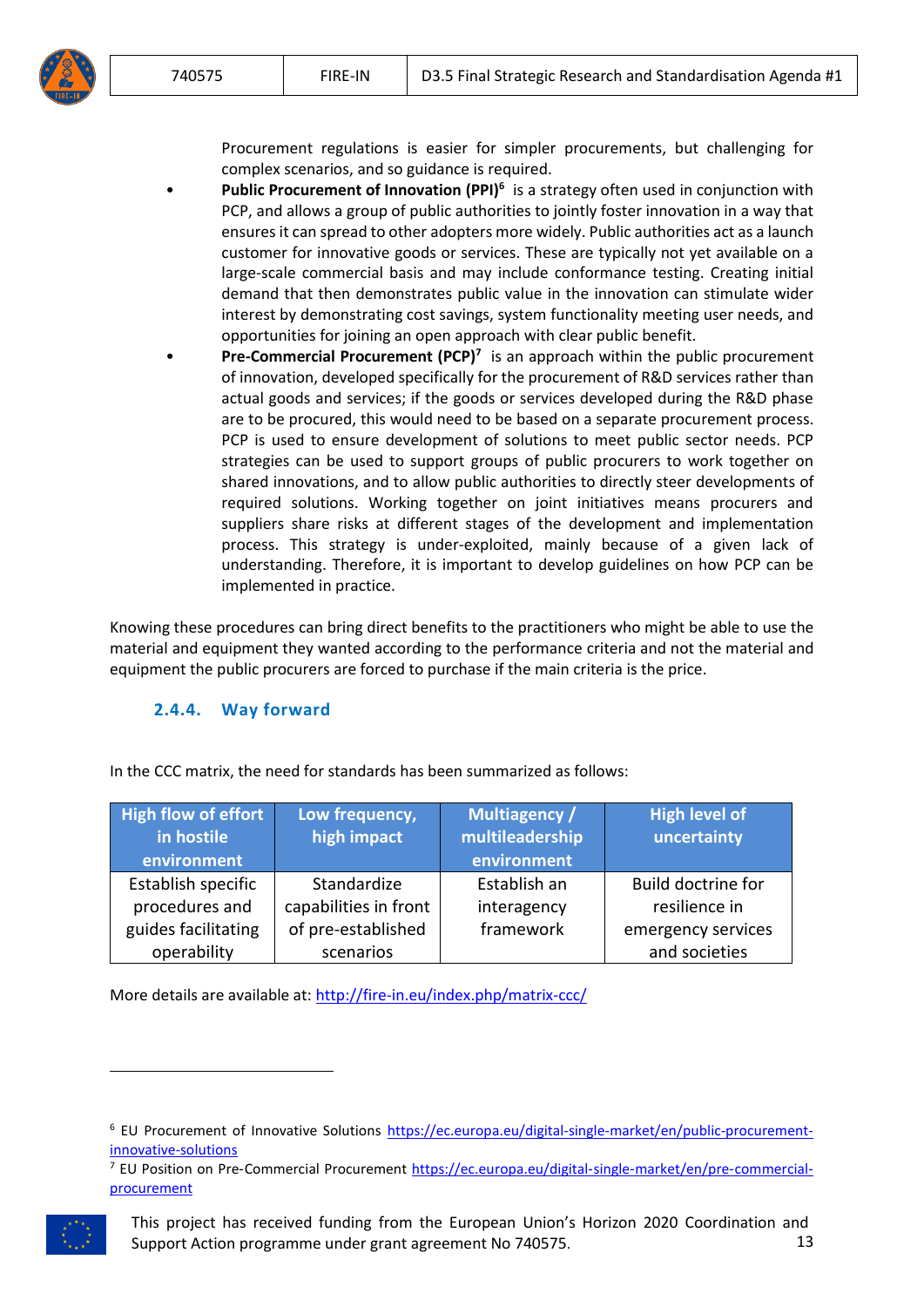

Clearly the expression of the needs of the practitioners addressed the development of professional standards that aim at reinforcing the sharing of good practices and improving the cooperation.

From other European projects, in particular the Roadmap developed by ResiStand project, and the EDEN & DRIVER projects, the focus for formal standardization should be on the interoperability and the public procurement procedures.

While defining the full text of the 2 main challenges selected in the first FIRE-IN cycle, it is necessary to include considerations and expected impacts in terms of professional standards and when relevant specific formal standards focus on interoperability.

# <span id="page-13-0"></span>**3.Action sheets**

# <span id="page-13-1"></span>**3.1. Foster risk tolerance and resilience**

# **3.1.1. Description of the capability challenge**

The capability challenge that gives rise to this action sheet is *Cultural changes in risk tolerance and resilience*. This challenge has been described by the practitioners with the following items:

- Use all opportunities for cultural changes in risk awareness and policies.
- Empower communities and stakeholders. Recognize and partner with existing civil-society initiatives addressing critical issues.
- Clearly disseminate that responders cannot protect everybody in case of major incident.
- Involve communities and stakeholders in pre-planning scenarios, in safety preparing and verification, and in drills and exercises.
- Change of paradigm. From 'We, authorities, will protect you' To 'You, citizen, should be actively involved'.
- Communication campaigns targeted to specific communities, with messages, exchanges and media carefully studied. Generate multi-language apps, with standardized symbols.
- Plan and prepare the involvement of volunteers and other civil society in the emergency.
- Educate kids and young ones.

The keywords extracted from the discussions between practitioners' experts are: #understandsocioeconomicchallenges #awarenessofhistory #EuropeanPolicyFramework #TrainJournalists #trainlocalstakeholders #educatekids #voluntaryinvolvement

## **3.1.2. Role of policy makers and opportunities**

The European states and their local authorities have massively invested in the last decades to increase the level of protection of their citizens. The European Commission has also recently contributed to the effort in funding the RescEU mechanism<sup>8</sup>.

<sup>8</sup> European Commision: Strengthening EU Disaster Management: rescEU Solidarity with Responsibility, 2017 [https://ec.europa.eu/echo/sites/echo-site/files/eu\\_disaster\\_management\\_rescue.pdf](https://ec.europa.eu/echo/sites/echo-site/files/eu_disaster_management_rescue.pdf)



This project has received funding from the European Union's Horizon 2020 Coordination and Support Action programme under grant agreement No 740575. 14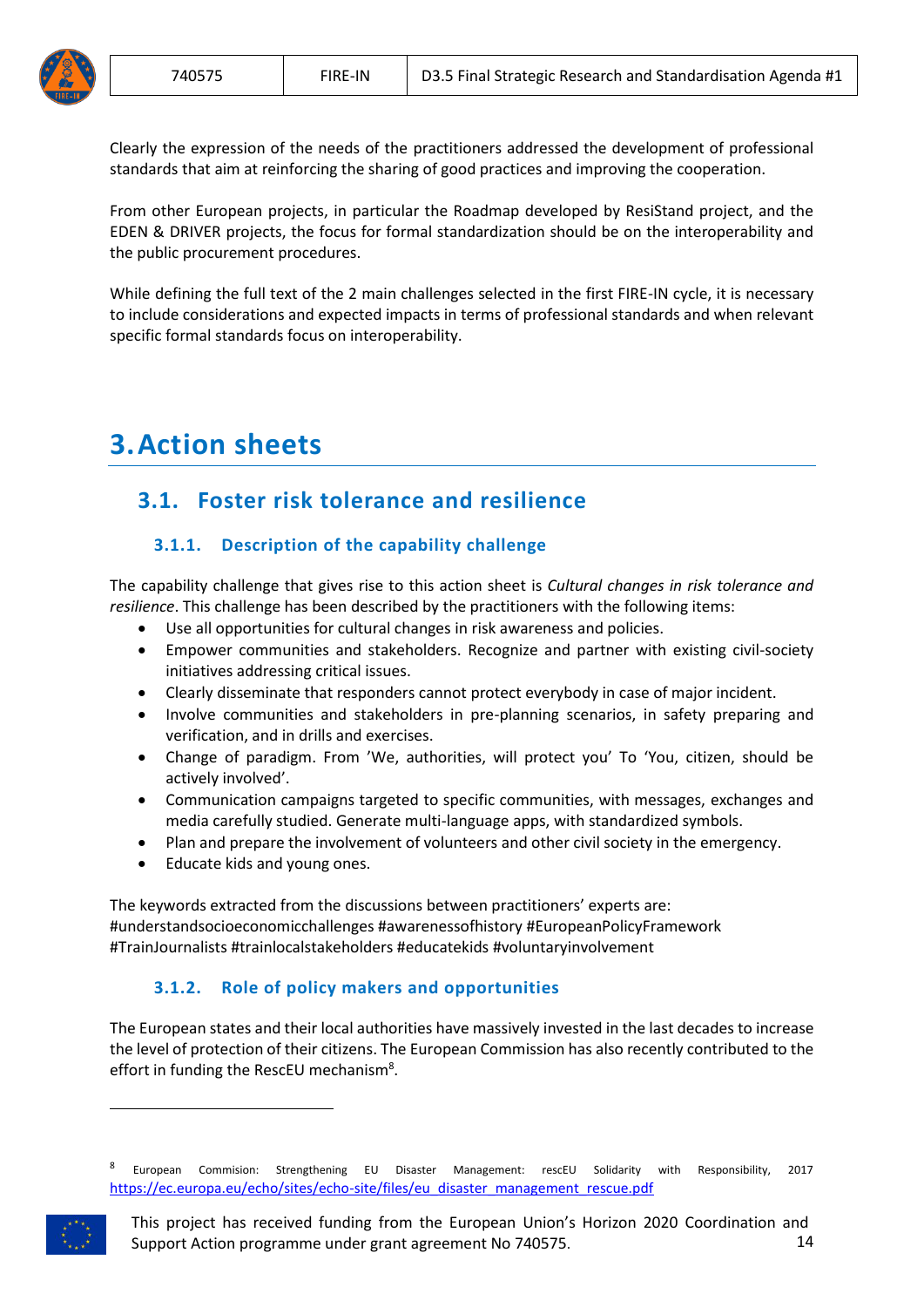The largest part of all these efforts have been invested on strengthening the response capabilities, organising the fire and rescue organisations and giving them more resources.

However, in the context of recent major disasters, it has appeared that, whatever the strength of the response agencies, they may face crisis' complexities that are beyond their capabilities. In those situations, the agencies fail to protect population.

Noticeably, the FIRE-IN experts pointed out that possibility for all the thematic they were considering: mountainous rescue, high-rise building fires, tunnel fires, landscape fires, flooding and CBRNE attack. Face to these extreme situations, the only way to build resilient societies is to prepare the population before a crisis happens and to involve them in the protection process.

Addressing this challenge requires to change the policy makers discourse from "we will protect you with our agencies" to "be prepared to face the worst situations as nobody else other than you will be able to help".

Interestingly, this is also the way that Australia has developed in the aftermath of the disastrous fires of February 2009 'Black Saturday'<sup>9</sup>.

Research is required to analyse how authorities can shift this discourse. For example, it should assess if the context of post crisis situations provides good opportunities to initiate this shift. It should also analyse the role of expert and influential people in disseminating the idea: scientists, firefighters, volunteers, or local authorities. Research also needs to investigate socio-economic factors to define the best methods and tools, as detailed below.

## **3.1.3. Investigate socio-economic diversity**

Engaging with the communities and involving them in their self-protection requires a good knowledge of the socio-economic dimension. There is no standardized method that would fit for all ages, rural and urbans, residents and tourists and so on.

Therefore, the social sciences are necessary in order to understand, on a given territory, e.g. what the population is made of, what is the level of understanding of the risk, or what are the adequate tools to reach everybody.

Beyond the traditional way to deliver top-to-bottom messages of awareness, the most efficient way to engage communities is to empower them in supporting local initiatives, i.e. the "bottom-up" approach. For example, building a local model of rural activities development on strategic area to reduce fire or flooding risk can be a win-win deal, boosting local economy and reducing the risk. Therefore, extensive knowledges of the territories' economics, strengths and opportunities are required to support such local projects.

Investigation to assess how the population could be engaged in mitigation measures and prevention planning is also required.

#### **3.1.4. Investigate tools and strategies**

Practitioners listed different tools to reach the communities, disseminate awareness messages and empower them as the key players in the resilience process:

<sup>9</sup> R. N. McLeod, S. M. Pascoe, and B. G. Teague, *2009 Victorian Bushfires Royal Commission : Final Report*, A Victoria. Parliament. Legislative Assembly. Votes and Proceedings of the Legislative Assembly ; Session 2006/10, No. 332 (Melbourne, Australia: 2009 Victorian Bushfires Royal Commission, 2010), http://www.royalcommission.vic.gov.au/Commission-Reports.

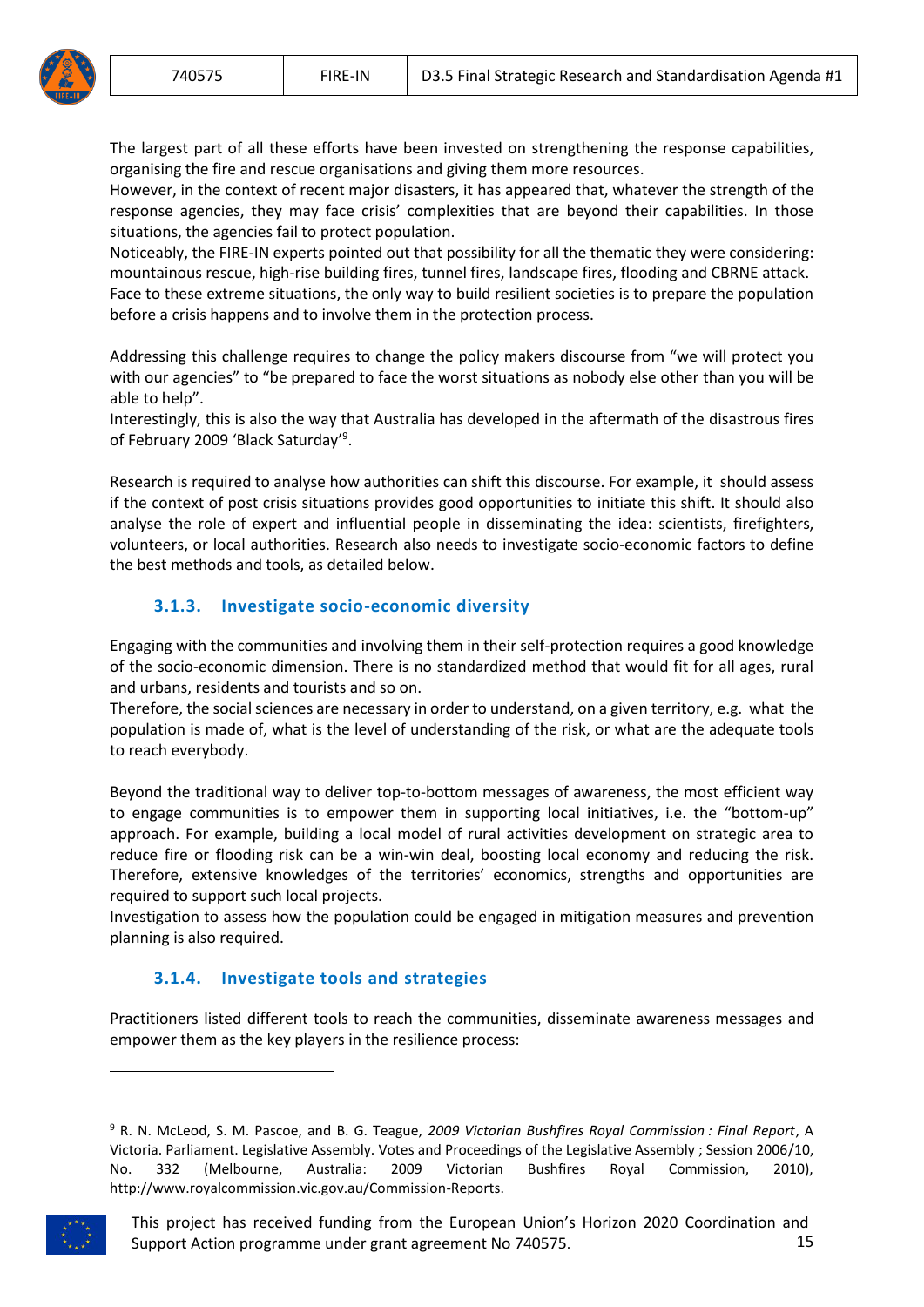

- Use of social media.
- Awareness actions in schools.
- Promotion and densification of volunteer forces.
- Drills and exercises for the public, e.g. in high-rise buildings or tunnels.
- Thematic parks focusing on natural hazards prevention and protection.
- Public meetings involving experts.
- Collaborative approaches associating the citizens in prevention and planning measures.

While all these measures seem beneficial, the social sciences are strongly required to assess the potential impact, strengths and weaknesses of all these tools in the different contexts of Europe. The regional, and even micro-regional, diversity may indeed lead to use different strategies, depending on aspects such as the cultural background, the age or the local economy.

As a final result regarding this key challenge of fostering risk tolerance and resilience, the research agenda should focus on human and socio-economic studies and projects involving the development, the assessment and the reproducibility of local scale initiatives.

The best projects to support are the ones that do not start from scratch but are rather paved with existing initiatives and study the strengths, weaknesses and reproducibility of these initiatives.

## **3.1.5. Standardization aspects**

Standardized procedures and tools to support the challenge "Cultural changes in risk tolerance and resilience" are needed to assure coherence of concepts and harmonised implementation within the European Union.

Some countries in the world are already working on the community engagement for crisis management, especially in developing countries where the governments do not have the resources to protect the people. For example, the United Nations Office for the Coordination of Humanitarian Affairs (OCHA)<sup>10</sup>, the United Nations Office for Disaster Risk Reduction (UNDRR)<sup>11</sup> and UN Environment Programme with APELL (Awareness and Preparedness for emergencies at local level)<sup>12</sup> have already developed some good practices in this domain.

In Europe, projects in FP5 and FP6, such as TRUSTNET 1 & 2 and TRUSTNET IN ACTION, have already studied the inclusive governance and the engagement of the communities in risk related issues, also in relation with crisis management with a case study addressing the SPPPI (French acronym about the prevention and preparedness local committees for technological risks).

At a national level, several countries have already developed and tested some approaches, e.g. in Sweden and France.

Based on this preliminary work, a professional standard should be developed at European level outlining good practices and examples of successful community engagement in developed countries.

[response/awareness-and-preparedness](https://www.unenvironment.org/explore-topics/disasters-conflicts/what-we-do/preparedness-and-response/awareness-and-preparedness)



<sup>&</sup>lt;sup>10</sup> [https://www.unocha.org/sites/unocha/files/OchaOnMessage\\_CommunityEngagement\\_Nov2015\\_0.pdf](https://www.unocha.org/sites/unocha/files/OchaOnMessage_CommunityEngagement_Nov2015_0.pdf) <sup>11</sup> <http://www.hkjcdpri.org.hk/download/policy/CommunityPreparednessPolicyBrief.pdf>

<sup>12</sup> [https://www.unenvironment.org/explore-topics/disasters-conflicts/what-we-do/preparedness-and-](https://www.unenvironment.org/explore-topics/disasters-conflicts/what-we-do/preparedness-and-response/awareness-and-preparedness)

This project has received funding from the European Union's Horizon 2020 Coordination and Support Action programme under grant agreement No 740575. 16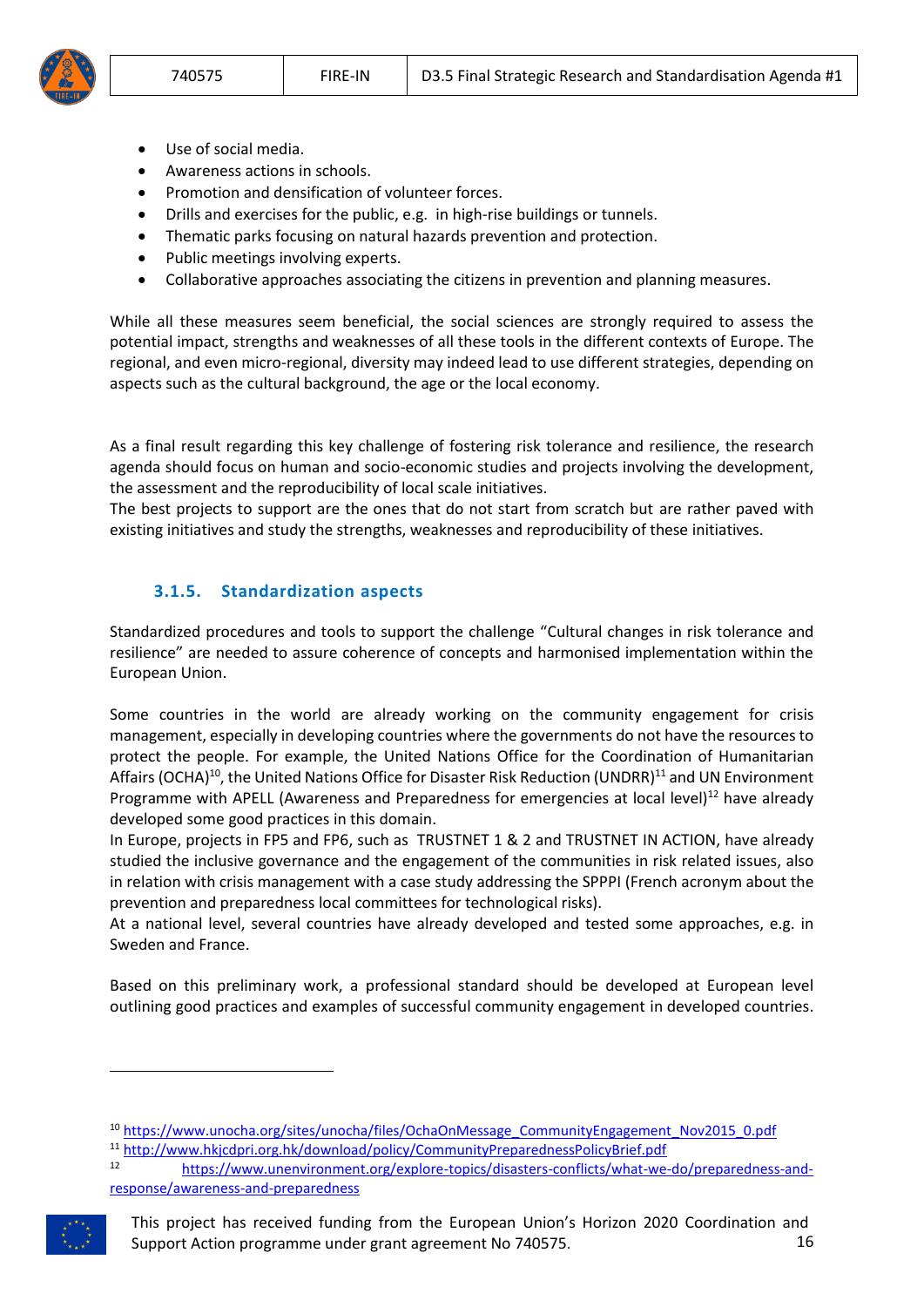A European guidance document presenting the concept, the benefits and the practices for effective implementation should be developed.

In addition, to facilitate the harmonized implementation, it will be necessary to use existing formal standards developed by CEN TC391 Societal and citizen security:

- for the definitions and vocabulary: EN ISO 22300:2018 Security and resilience Vocabulary), under revision.
- for vulnerability assessment: CEN/TS 16595:2013 CBRN Vulnerability Assessment and Protection of People at Risk.

It might be relevant to establish further formal standards regarding the pictograms or ICT tools that will be developed to support the community engagement.

# <span id="page-16-0"></span>**3.2. Boost interaction with the public during crises**

## **3.2.1. Description of the capability challenge**

The capability challenge that gives rise to this action sheet is '*Prioritize the reduction of vulnerability and increase interactions with the public*'.

This challenge has been described by the practitioners with the following items:

- Boost the public information function.
- Develop a specific communication strategy to maintain credibility, including social media.
- Shift of focus needed, from minimizing potential damages to reduce vulnerability for the final scenario, considering different values. Focus on key, relevant information. Anticipate relevant changes. Anticipate alternative scenarios, and contingency plans.
- Integrate feedback from community.

The keywords extracted from the discussions between practitioners' experts are:

#informationofficer #riskanalyst #decisionmaking #psychologicalcare #forensics #credibility #callcenters #predictivetools

#### **3.2.2. Support the social expectation**

The take-off of social media has revolutionized the flow of communication in the last decades. As a corollary, people expect to be informed on real time whatever the situation, especially when they are threatened by hazardous situations.

However, for many response agencies and authorities, the model is still to keep information and release only consolidated messages using traditional channels such as press releases or official communication. As a result, their credibility vanishes and citizens rush to alternative, uncontrolled communication channels.

Research is required to evaluate the impact of different communication strategies during crisis. Because the resources of the states, the local authorities and the response services are heterogeneous, it is also necessary to investigate their capability to engage in this change of communication strategy and methods. The cultural aspects of both responders and population need to be considered.

Finally, research should demonstrate the benefit for organizations to keep connected permanently with population during crisis stages. In addition to the credibility they gain, they can also collect key information from the ground, feedback from victims and involved population.

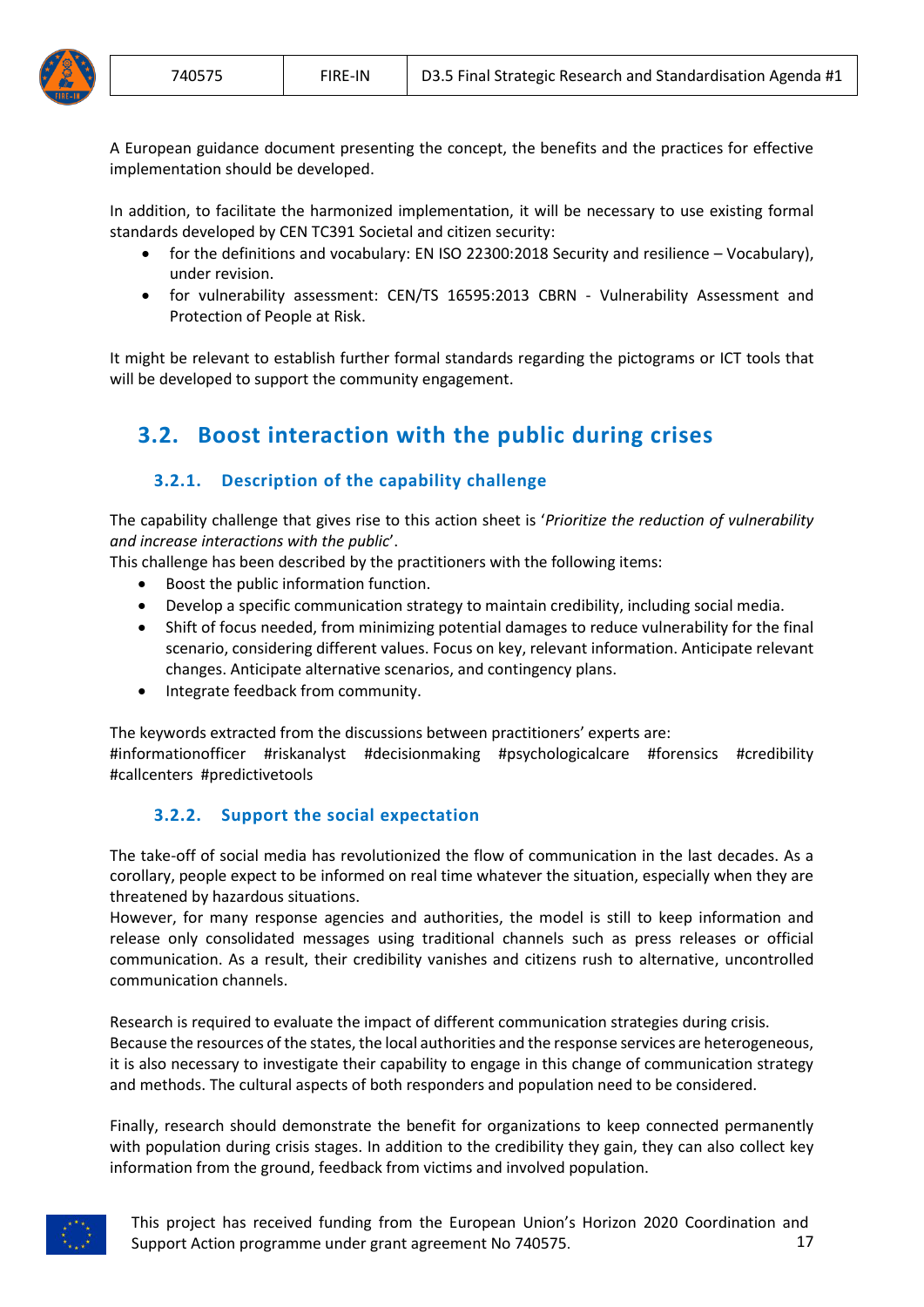## **3.2.3. Define procedures**

There are different strategies and several models of organization to engage efficiently with the communities on social media during crisis.

In the US Incident Command System, an information function, staffed as necessary, reports directly to the Incident Commander. The Australians, who are very pro-active on social media, organize the activity in the control centre. In Europe, different initiatives have emerged; one of them relies on a volunteers' network called VOST, for Virtual Operations Support Team [www.vosteurope.eu.](http://www.vosteurope.eu/)

Research, exchanges of knowledges and best practises are required to define the most appropriate model to develop.

To address the challenge, corresponding projects must associate both institutions and civil society representatives.

Beyond the simple exchange of information between fire & rescue agencies and citizens, engaging with communities during crisis also means that decision makers implement the real long term expectations of the community in their decision process.

Let's take an example, mentioned by FIRE-IN experts: in case a major event threatens hundreds of buildings and large areas, responders would basically concentrate their efforts to protect lives and properties. If the community argues that a certain agricultural area has more value than the buildings (because of resilience aspects), this statement has to be integrated into the decision process.

As this last point is being investigated by innovative fire agencies, the process may be supported by research and tools such as artificial intelligence based decision support tools.

#### **3.2.4. Tools : standardization and interoperability**

'Prioritize the reduction of vulnerability and increase interactions with the public' is one of the main issues of Crisis Management (CM) as proper information management is key for good CM. However, to reach the objectives, information released has be (at least) available, reliable, accurate, current, complete and relevant. For this reason, of high importance are the methods of obtaining information, their verification before the occurrence of an adverse event, during its duration and in the phase of removing its effects and restoring the normal state. The correct response to an adverse event is largely dependent on the availability and use of information about the event. In order to meet the needs of increasing security and raising the level of civil protection, new ways of ensuring security are sought through the creation of modern ICT tools and the use of existing ones.

The answer to such challenges may be, among others, the use of new technologies, including the use of modern communication tools, such as social media, as well as the creation of software supporting the preparation of crisis management plans.

The use of ICT tools to support the ES staff becomes important and almost mandatory especially during an emergency, which is an intensive period. Also, citizens expect emergency services to monitor their social media accounts and to respond to postings. The willingness of the public to participate and support ES in a crisis situation offers big potentials, providing that the right tools are deployed.

There are different tools that can support emergency services as well as apps for citizens for communication with ES.

There are also a lot of challenges involved in the implementation of these tools by the public and their common use. That's why this area needs to be still explored and adjusted for developing world.

One of the biggest challenges faced by solution providers and tool manufacturers is the issue of the correct use of information by the emergency services obtained via social media, and in particular the distinction of real information from false alarms and attempts to provoke panic.